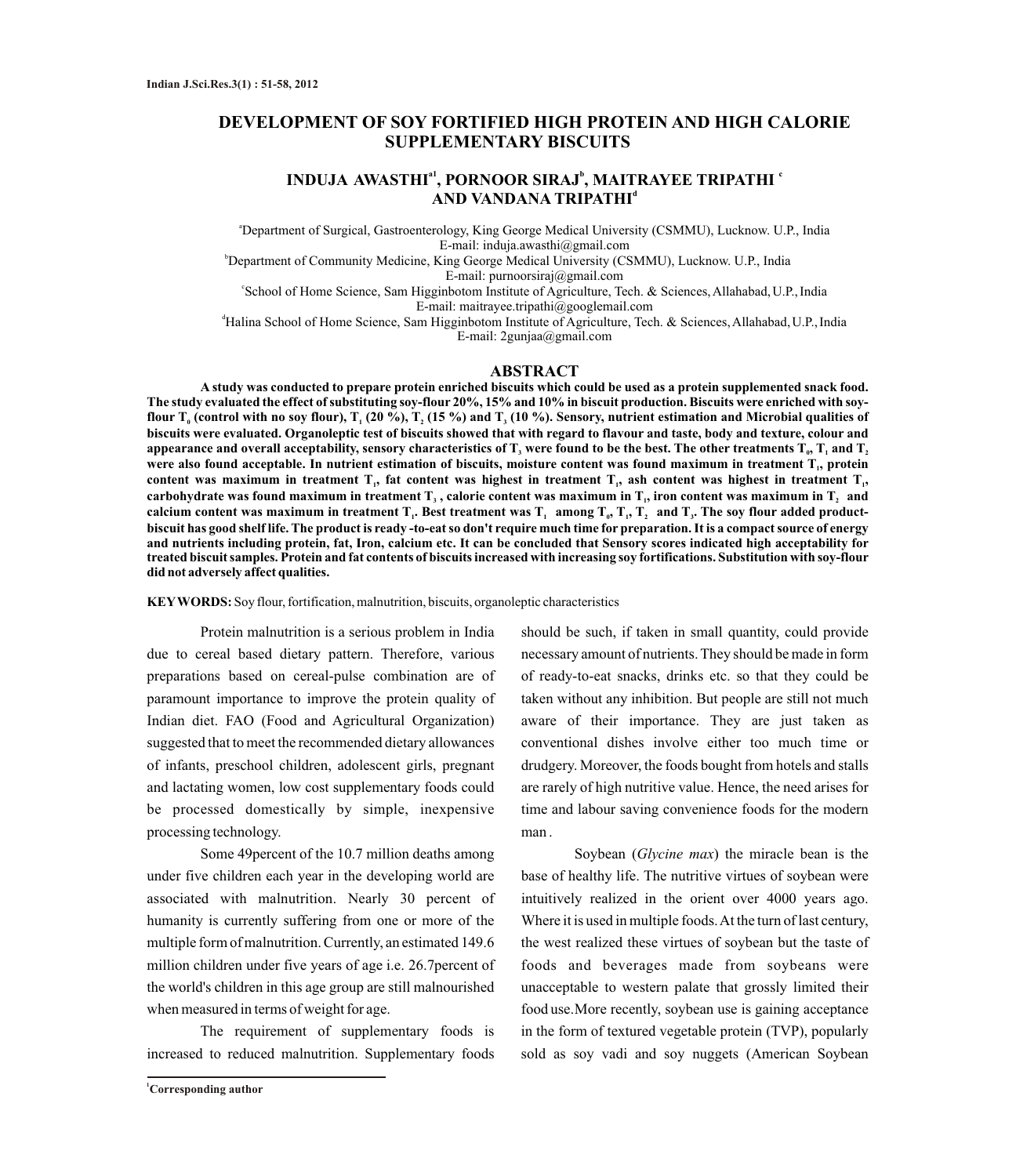Association, 2004). Hundred grams of soybean contains 8.1 g of moisture, 43.2 g of protein, 19.5 g of fat, 20.9g of carbohydrates, 240 mg of calcium, 10.4 mg of iron and 690 mg of phosphorus (Gopalan et al., 1999). Soybean is a versatile plant food that provides high quality protein but only minimal saturated fat. However, recent excitement has focused on soy foods as a rich and essentially unique dietary source of isoflavones and phytoestrogens. Soy protein also directly lowers serum cholesterol levels (Messina, 2004).Soybean is a rich source of almost all the essential nutrients. It is commercially an oil seed but is deficient in vegetable oil. However, most of the oilseed contain 40-50 percent oil but soybean contains about 18 percent of oil (American Soybean Association, 2004). The original impetus for research into soybean is to benefit for its high protein content i.e. about 40 percent in bean. Owing to these qualities, soybean has long been used in supplementary foods. Soybean contains isoflavones, which are said to have potential anticancer effects. It contains two primary isoflavones called as Genistein and Diadzein and a minor one called as Glycitein. They retard bone loss in premenstrual and postmenstrual women, soluble fibre in soy foods control blood sugar. Soyfoods are quite important to us as they reduce the risk of heart disease. It reduces menopausal symptoms and bone deterioration. Regular soyfood consumption delays the process of aging. Soyfood every day is protective against many types of cancers,

especially breast and prostate. Also soyfood given to children daily improves mental and physical abilities, memory power and haemoglobin levels.(American Soybean Association, 2004). Soybean was shown to be extremely rich in nearly all the essential amino acids needed by man (Cook and Briggs, 1977).

Biscuits constitute major component of human snacks in most part of the world. It is an unleavened crisp, sweet pastry made from wheat flour, shortening (hydrogenated fat) and sugar, and is usually made light by the addition of baking powder (a mixture of sodium carbonate, sodium bi phosphate and cereal flour) (O'Brien et al., 2003).

Biscuits have been man's food since a long time. It is a processed convenience food ever produced and is most widely acceptable. It is one of the few universal staples, which is complete in it and requires no additional preparation. Thus, for many, biscuit becomes an important source of high molecular carbohydrates, vegetable proteins and some vitamins and minerals. But it is important to know that, as compared to animal proteins refined wheat flour is deficient in certain essential amino acids, thus has a low nutritional value. The nutritional value of biscuit can be enhanced by fortification and supplementation with a wide variety of protein, vitamin and mineral sources.This work was designed to economically complement and fortify wheat flour and cassava with fermented or blanched soy flours for biscuit production.

| Control                                                                                                                                             | <b>Experimental</b>                                                                                                                                                                                                                   |
|-----------------------------------------------------------------------------------------------------------------------------------------------------|---------------------------------------------------------------------------------------------------------------------------------------------------------------------------------------------------------------------------------------|
| 20g sugar was powdered and mixed with 20 ml of fat<br>(refined oil) for about 10 minutes.                                                           | 20g sugar was powdered and mixed with 20 ml of fat<br>(refined oil) for about 10 minutes.                                                                                                                                             |
| 50g refined wheat flour, 15 ml milk, 1/4tsp baking<br>powder, 1/8tsp salt and 5-6 drops of vanilla essence was<br>added and kneaded to stiff dough. | 50g refined wheat flour, 15 ml milk, 1/4tsp baking<br>powder, 1/8 tsp salt, 5-6 drops of vanilla essence, 20<br>percent, 15 percent and 10 percent soybean (Glycine<br><i>max</i> ) flour was added to it and kneaded to stiff dough. |
| Dough was divided in small parts and moulded in                                                                                                     | Dough was divided in small parts and moulded in                                                                                                                                                                                       |
| desired shapes.                                                                                                                                     | desired shapes.                                                                                                                                                                                                                       |
|                                                                                                                                                     |                                                                                                                                                                                                                                       |
| Tray was greased and biscuits were placed on it.                                                                                                    | Tray was greased and biscuits were placed on it.                                                                                                                                                                                      |
|                                                                                                                                                     | Biscuits were baked in pre heated oven at 140 °C for 10 min. Biscuits were baked in pre heated oven at 140 °C for 10 min.                                                                                                             |

**Table A: Method of preparation of Biscuits: Control and experimental samples**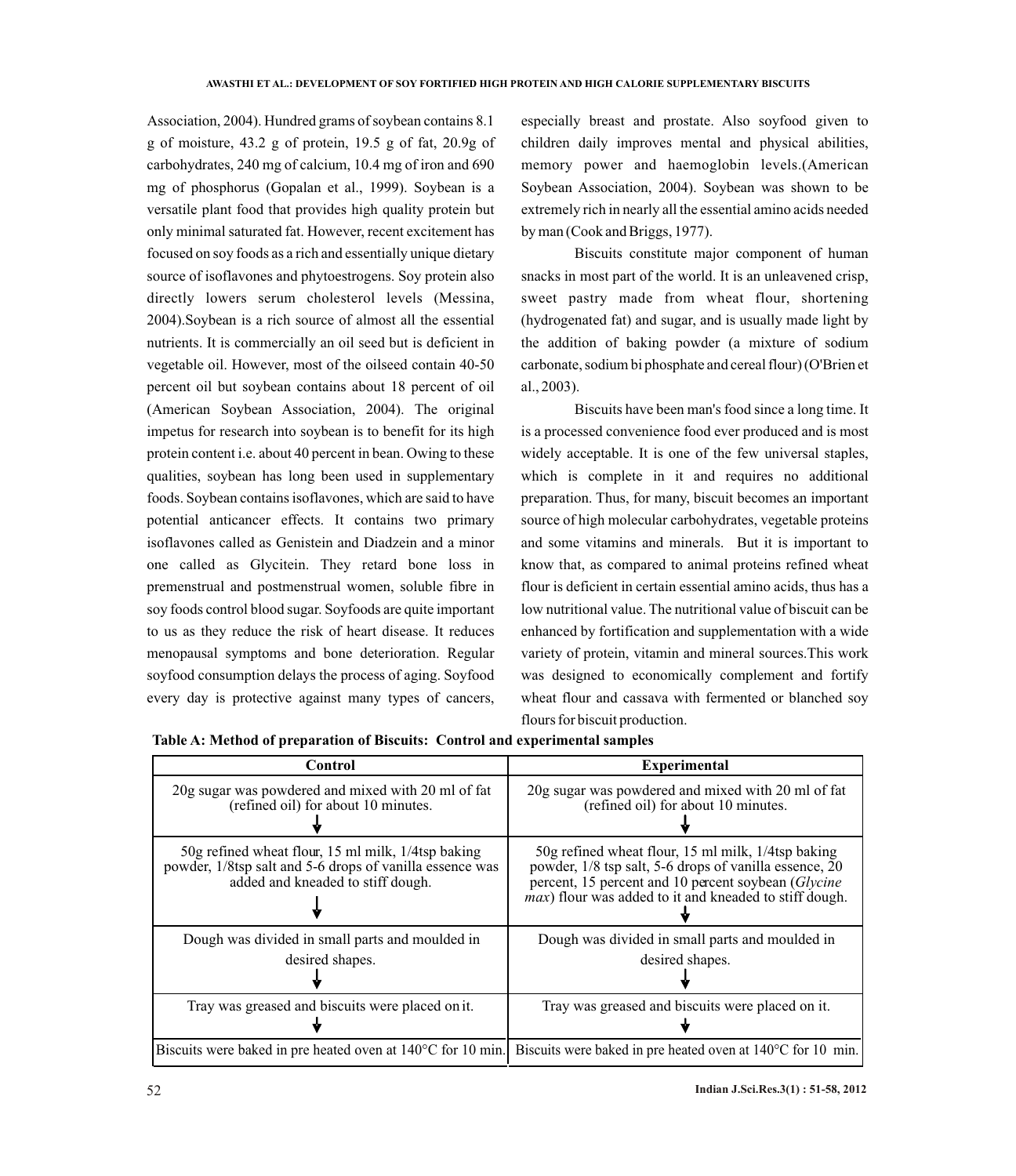# **MATERIALS AND METHODS**

The study was carried out in the Foods and Nutrition laboratory of School of Home Science Sam Higginbotom Institute of Agriculture, Technology & Sciences ,Formerly (Allahabad Agricultural Institute Deemed University).

### **Sensory Analysis**

Organoleptic test of the products was done by 9 point hedonic scale scorecard, especially prepared for the purpose. A 10-member trained panelists from staff and students of Halina School of Home Science Sam Higginbotom Institute of Agriculture, Technology & Sciences ,Formerly (Allahabad Agricultural Institute Deemed University). Each attribute was scored based on its intensity scaled on a 9-point hedonic scale (1=disliked extremely, 2=disliked very much, 3=disliked moderately, 4=disliked slightly, 5=neither liked nor disliked, 6=liked slightly,  $7 =$  liked moderately,  $8 =$  liked very much,  $9 =$  liked very extremely) for colour, flavor, mouth feel and texture.

### **Assays**

Biscuits were prepared using different levels of soy flour  $T_1$  (20 %),  $T_2$  (15%),  $T_3$  (10 %) and  $T_0$  was control without addition of soyflour. Analysis of products was done by AOAC methods (AOAC, 2000). Carbohydrate was calculated by difference method; energy was calculated from fat, protein incineration of sample, moisture was determined by heating ether extract method, calcium was determined titrimetrically by titration with potassium permanganate, iron was determined by spectrophotometer method. Soy flour added biscuits were analysed for total bacterial and total yeast and mold count after 15 days.

### **Statistical Analysis**

All biscuit sample data were analyzed statistically. ANOVA was used for determining the significance/ nonsignificance of results. SPSS 11.5 version was used to analyze the data. Results are expressed as mean & CD.

# **RESULTS**

## **Sensory Evaluation**

In the present study, sensory scores of biscuit enriched with 20 %, 15 % and 10 % soyflour showed that with regard to flavour and taste, body and texture, colour and appearance and overall acceptability, sensory characteristics of  $T_1(10\%)$  were found to be the best. Other treatments  $T_0$ ,  $T_1$  (20%),  $T_2$ , (15) and  $T_3$  (10%) were also found acceptable (Fig. 1.1).

## **Nutrient Estimation**

Treatment  $T_1$  with addition of soy-flour had maximum protein content followed by  $T_2$  and  $T_3$  at 20 %, 10 % and 15 % level (Table, Fig.1.2). Treatment  $T_1$  with addition of soy-flour had maximum protein fat content followed by T, and T, at 20 %, 15 % and 10 % level (Table, Fig.1.3). In the present study, treatment  $T_3$  with addition of soy-flour had maximum protein carbohydrate followed by T, and T<sub>1</sub> at 10 %, 15 % and 20 % level (Table, Fig. 1.4). In the present study, treatment  $T<sub>3</sub>$  with addition of soy-flour had maximum iron content followed by  $T_2$  and  $T_1$  at 10 %, 15% and 20% level (Table, Fig.1.5). In the present study, treatment  $T_1$  with addition of soy-flour had maximum calcium content followed by T, and T, at 20 %, 15 % and 10  $%$  level (Table, Fig. 1.6).

## **DISCUSSION**

Taste is the primary factor which determines the acceptability of any product, which has the highest impact as far as market success of product, is concerned. In the present study, overall acceptance was best for  $T_3$  (Fig. 1.1). In a previous study it was observed that the mean scores for all the assessed organoleptic characteristics decreased with increase in the soybean flour. Organoleptic evaluation indicated that there were no significant  $(p<0.05)$  differences between the control treatment and 10% soy flour supplemented biscuits in the organoleptic attributes of taste, texture and flavour but differences were significant in colour and overall acceptability. From the overall acceptance rating, 10% soybean flour incorporated biscuit obtained the highest preference compared to other combinations (Banureka and Mahendran, 2009). In another study, the colour, flavour, mouth feel and overall acceptability of biscuits were not significantly affected by the 20% , 5%, 10% or 15% soy flour replacements for wheat flour. However colour scores increased slightly while flavour and mouth-feel decreased slightly as the substitutes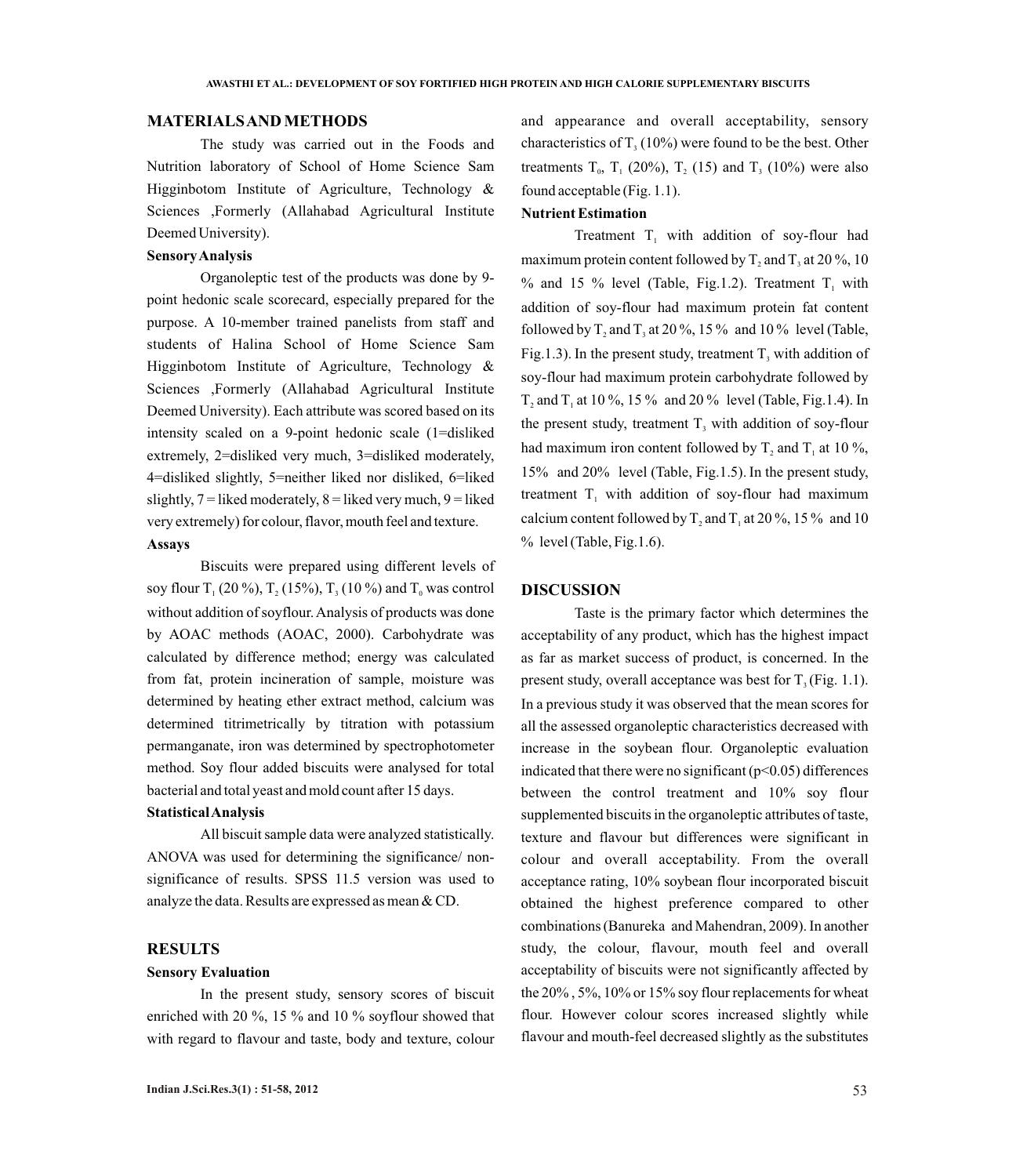increased (Ugwuona, 2009). In another study it was observed that overall acceptability was maximum for 70% soy fortified biscuit (Kumar et al., 2010).

Soybean is a protein rich oil seed, which is presently number one edible oil source globally. Soybean is rich in polyunsaturated fats, including the two essential fatty acids, linoleic and linolenic, that are not produced in the body. Linoleic and linolenic acids aid the body's absorption of vital nutrients and are required for human health (Hegstad, 2008). In the present study, highest protein and fat content was found in  $T_1$  followed by  $T_2$  and  $T_3$  (Table, Fig.1.2). Protein, fat and energy (calorie) value of soy flour supplemented biscuits increased with progressive increase in proportion of soy flour and 10% soy flour added biscuits obtained values of 9.9%, 20% and 453.58 kcal/g respectively, while lowest values of 5%, 14.5% and 417.36 kcal recorded for the wheat flour biscuits. The moisture and ash were decreased with corresponding increase in the percentage of soy flour (Banureka and Mahendran, 2009). In a previous study, protein and fat contents of biscuits increased with increasing soy fortifications (Ugwuona, 2009). In a study, two types of wheat flour and quality protein maize (QPM) based biscuits with and without processed defatted maize germ cake (PDMGC)

supplementation were prepared and compared with wheat flour based biscuits as standard. Both protein quality and quantity improved in wheat flour  $+$  QPM based biscuits with supplementation if PDMGC at the cost of slight decrease in IVPD (Gupta and Singh,2005).

In another study, significant decrease was counteracted by supplementing with 10% soy flour which resulted in a significant increase in the protein content. Therefore biscuit with comparable nutrient content to 100% wheat flour could be produced with wheat composite flour up to substitution level of a minimum of 10% soy flour. This means that biscuit from wheat and soy flour composite will be acceptable in terms of colour, aroma and overall acceptability (Oluwamukomi et al., 2011). In the present study, Iron content is highest in  $T<sub>2</sub>$  and calcium content is highest in  $T_1$  (Table, Fig.1.5 and Table, Fig.1.6).

## **CONCLUSION**

The finding of this re-search revealed that, the biscuits produced with soy flour substitution, upto 25%, were nutritionally superior to that of the whole wheat flour biscuits. To obtain biscuits of high nutritional and organolepic qualities, wheat flour could be substituted with  $10\%$  of soy flour. Organoleptically, treatment  $T<sub>3</sub>$  (10%) was

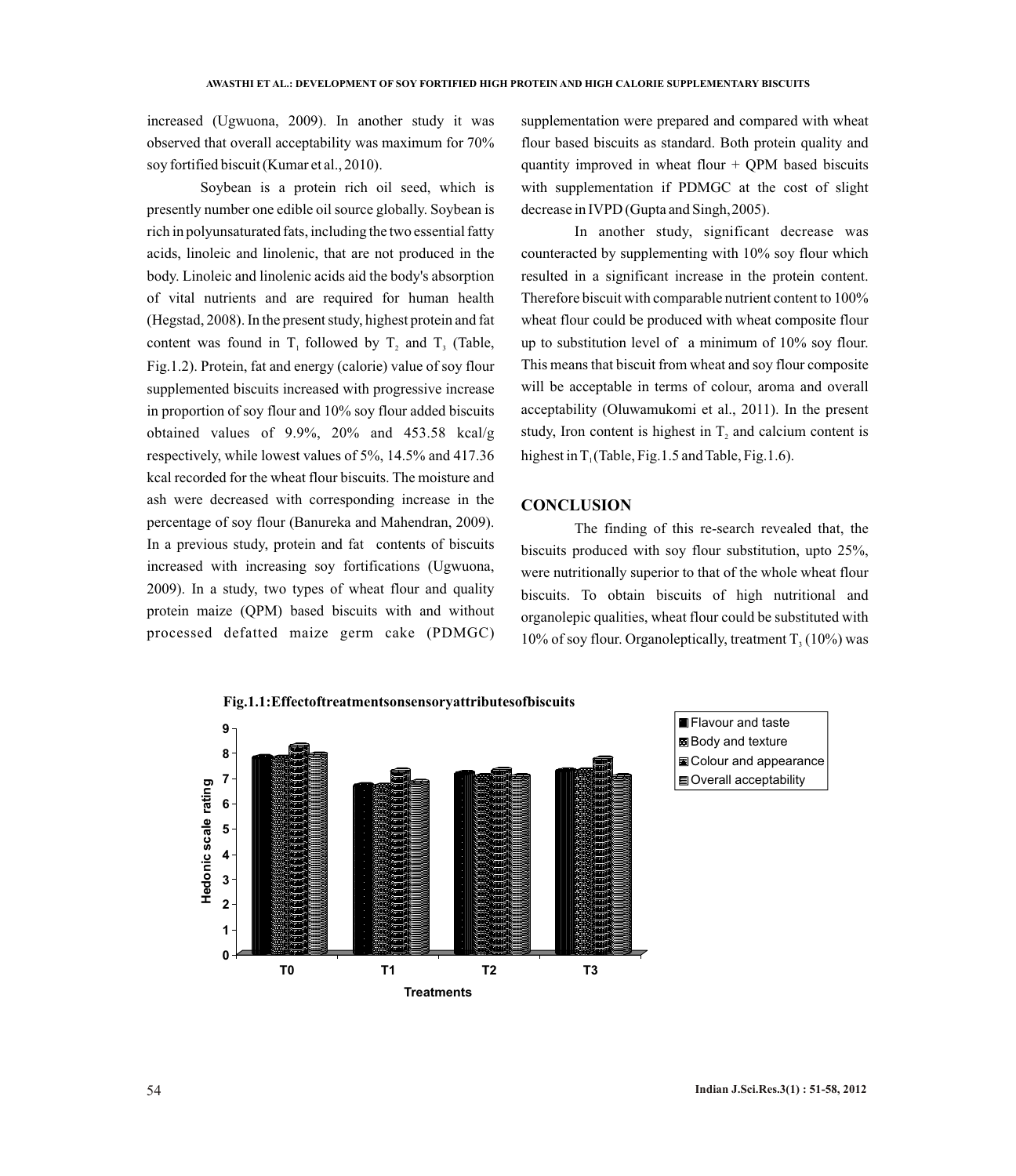|                | $R_1$ | $\mathbf{R}_2$ | $R_3$ | Mean |
|----------------|-------|----------------|-------|------|
| $T_{0}$        | 7.31  | 7.3            | 7.15  | 7.25 |
| $T_1$          | 9.38  | 9.15           | 9.00  | 9.17 |
| T <sub>2</sub> | 8.58  | 8.5            | 8.25  | 8.44 |
| $T_3$          | 7.75  | 7.5            | 7.55  | 7.6  |
| S.E.           | 0.004 |                |       |      |
| C.D.           | 0.163 |                |       |      |

**Table , Fig.1.2: Comparison between the Protein (g) content of biscuits with or without addition of soy flour**



**Table , Fig.1.3: Comparison between the Fat (g) content of biscuits with or without addition of soy flour**

|                | $\mathbf{R}_1$ | $\mathbf{R}_2$ | $\mathbf{R}_3$ | Mean  |
|----------------|----------------|----------------|----------------|-------|
| $T_0$          | 26.47          | 26.45          | 26.38          | 26.43 |
| $T_1$          | 23.28          | 23.3           | 23.28          | 23.28 |
| T <sub>2</sub> | 22.81          | 22.59          | 22.75          | 22.71 |
| $T_3$          | 22.35          | 22.15          | 22.25          | 22.25 |
| S.E.           | 0.003          |                |                |       |
| C.D.           | 0.13           |                |                |       |

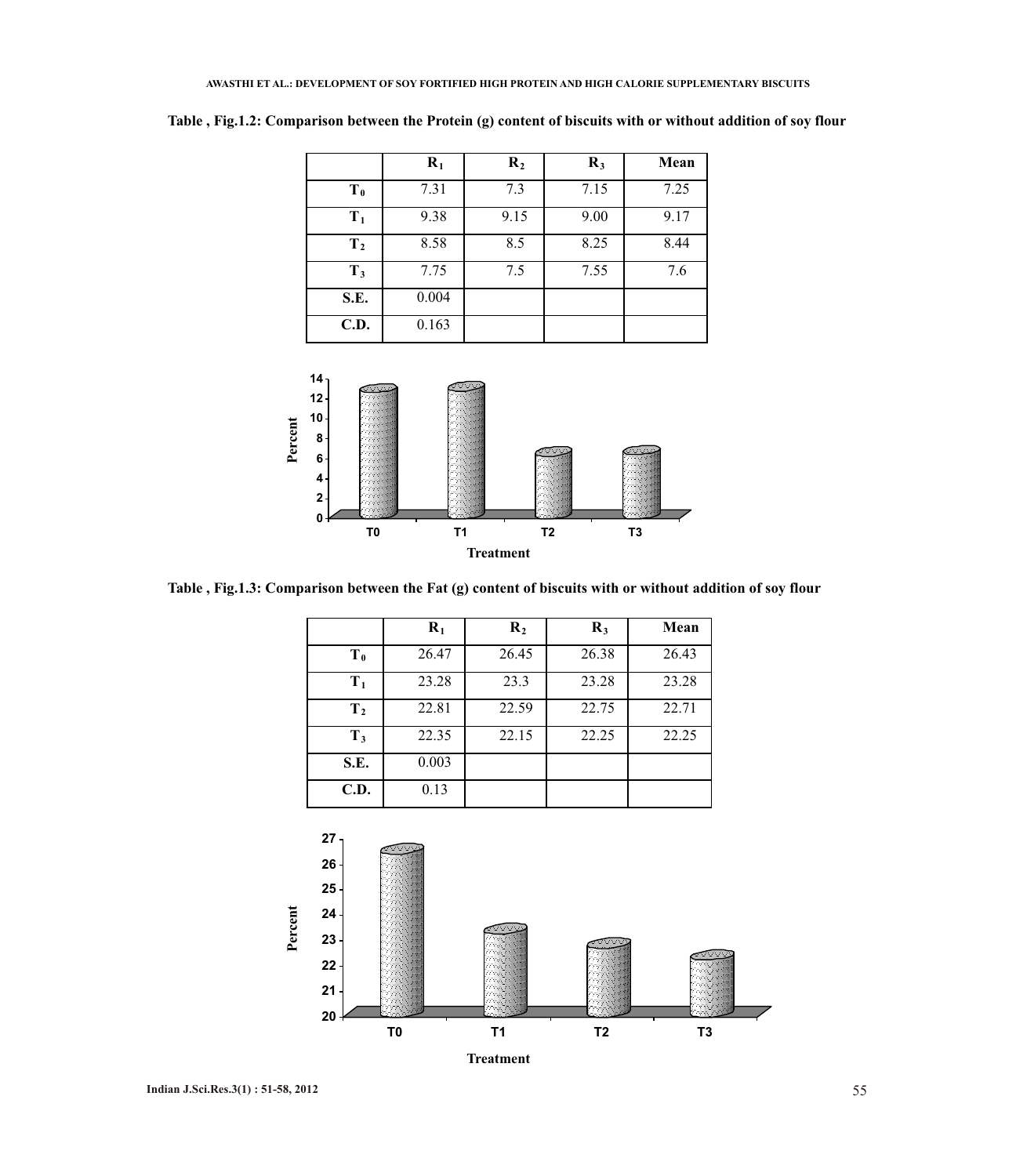|                | $\mathbf{R}_1$ | $\mathbf{R}_2$ | $\mathbf{R}_3$ | Mean  |
|----------------|----------------|----------------|----------------|-------|
| T <sub>0</sub> | 51.93          | 57.15          | 54.54          | 54.54 |
| $T_1$          | 50.16          | 54.30          | 52.20          | 52.22 |
| T <sub>2</sub> | 54.30          | 65.70          | 40.04          | 53.34 |
| $T_3$          | 61.80          | 63.15          | 62.55          | 62.55 |
| S.E.           | 5.01           |                |                |       |
| C.D.           | 12.27          |                |                |       |

**Table , Fig.1.4 :Comparison between the Carbohydrate(g) content of biscuits with or without addition of soy flour**



**Table , Fig.1.5: Iron content of biscuits with or without addition of soy flour- Iron (mg/100g)**

|                | $\mathbf{R}_1$ | $\mathbf{R}_2$ | $\mathbf{R}_3$ | Mean |
|----------------|----------------|----------------|----------------|------|
| $T_0$          | 2.59           | 2.55           | 2.5            | 2.54 |
| $T_1$          | 0.36           | 3.35           | 3.25           | 2.32 |
| T <sub>2</sub> | 3.2            | 3.15           | 3.25           | 3.2  |
| $T_3$          | 3              | 3.09           | 3.12           | 3.07 |
| S.E.           | 0.47           |                |                |      |
| <b>C.D.</b>    | 1.69           |                |                |      |

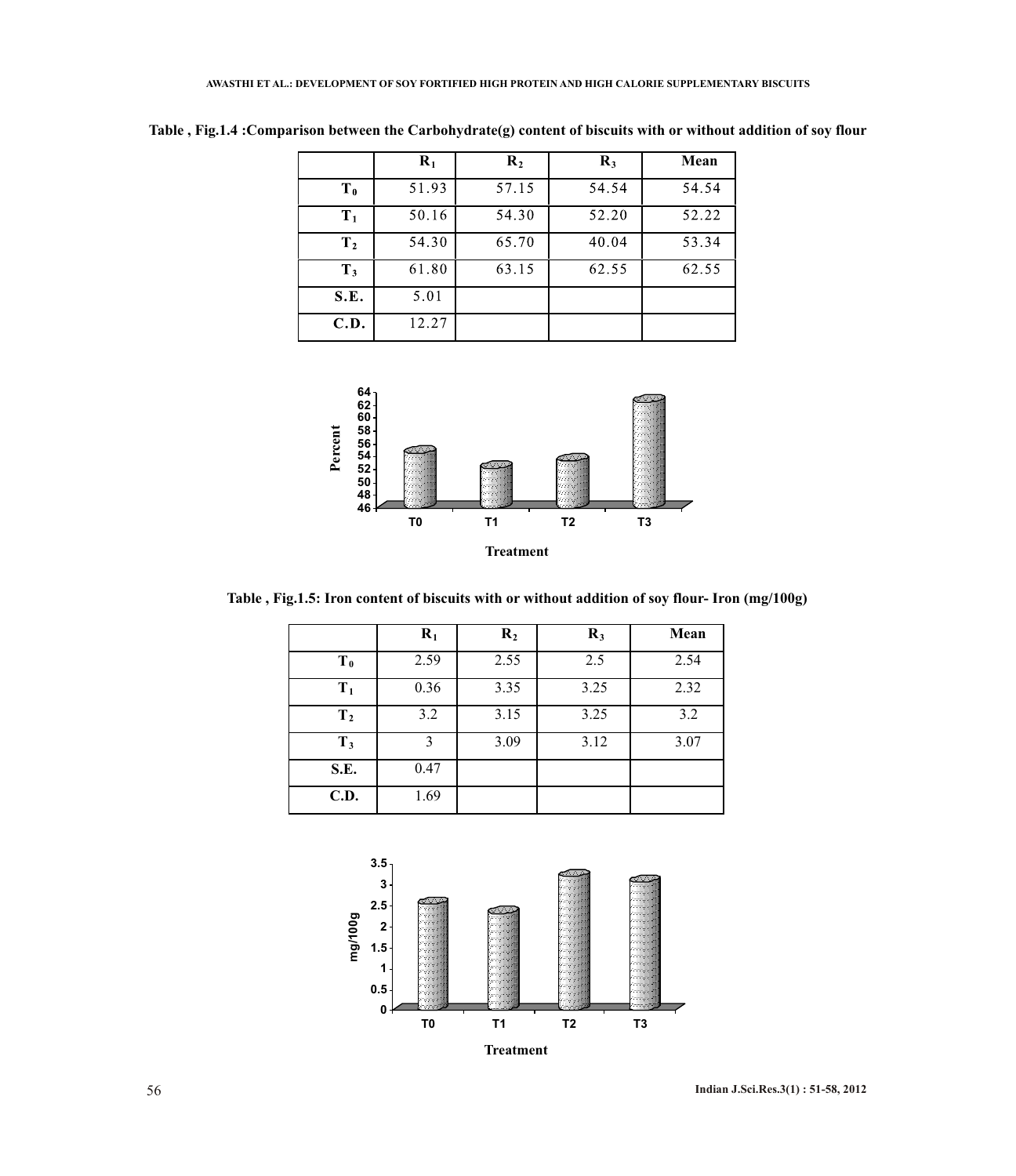|                | $R_1$ | $\mathbf{R}_2$ | $\mathbf{R}_3$ | Mean  |
|----------------|-------|----------------|----------------|-------|
| $T_0$          | 45.40 | 45.5           | 45.55          | 45.48 |
| $T_1$          | 67.10 | 67.05          | 66.95          | 67.03 |
| T <sub>2</sub> | 61.56 | 61.5           | 61.45          | 61.65 |
| $T_3$          | 56.25 | 55.99          | 56.20          | 56.14 |
| S.E.           | 0.02  |                |                |       |
| C.D.           | 0.35  |                |                |       |

**Table , Fig.1.6 :Calcium content of biscuits with or without addition of soy flour Calcium (mg/100)**



found to be the best and in biochemical analysis, treatment  $T<sub>1</sub>$  (20%) was found to be the best. It might be because highest percent of soybean was added to  $T<sub>1</sub>$  (20%) and soybean has high protein, fat, iron, calcium content. As biscuit consumption in whole world is very high, soy fortified biscuits will help in increasing intake of protein, fat and calories.

# **REFERENCES**

- American Soybean Association, 2004. United Soybean Board. "Soy and Health". A review of the  $3<sup>rd</sup>$ International Symposium on the role of soy in preventing and treating chronic disease, October 31, 1999 in Washington DC, USA.
- AOAC, 2000. Official methods of analysis of Association of Official Analytical Chemistry International, 17th Ed, Geithersburg.
- Banureka V.D. and Mahendran T., 2009. Formulation of Whea-Soybean Biscuits And Their Quality Characteristics. Tropical Agricultural Research & Extension, **12**(2): 62-66.
- Cook F. and Brigg G.M., 1977. Nutritive value of eggs. In "Egg Science and Technology", WJ, Sladelman and PJ Cotteril (eds) 2nd ed. Avi Publ. Co.Inc., Connecticut : 92-108.
- Gopalan C., Rama Shastri, B.U.and Balasubramaniam, S.C., 1999. Nutritive value of Indian Foods, NIN, ICMR, Hyderabad: 48.
- Gupta H.O. and Singh N.N., 2005. Preparation of wheat and quality protein maize based biscuits and their storage, protein quality and sensory evaluation. J. Food Sci. Tech*.,* **42**(1): 43-46.
- Hegstad H.G., 2008. Nutritional and Health benefits of Soybean. Soy Protein Quality Evaluation Report, Food and Agriculture Organization of the United Nations, Food and Nutrition, Rome, Italy, Paper No. 71.
- Kumar S., Rekha and Sinha L.K., 2010. Evaluation of quality characteristics of soy based millet biscuits. Advances in Applied Science Research ,**1**(3): 187- 196.
- Messina M., 2004.Defining Isolavones. Soy and Health, www.asaasc.com> viewed 2011.